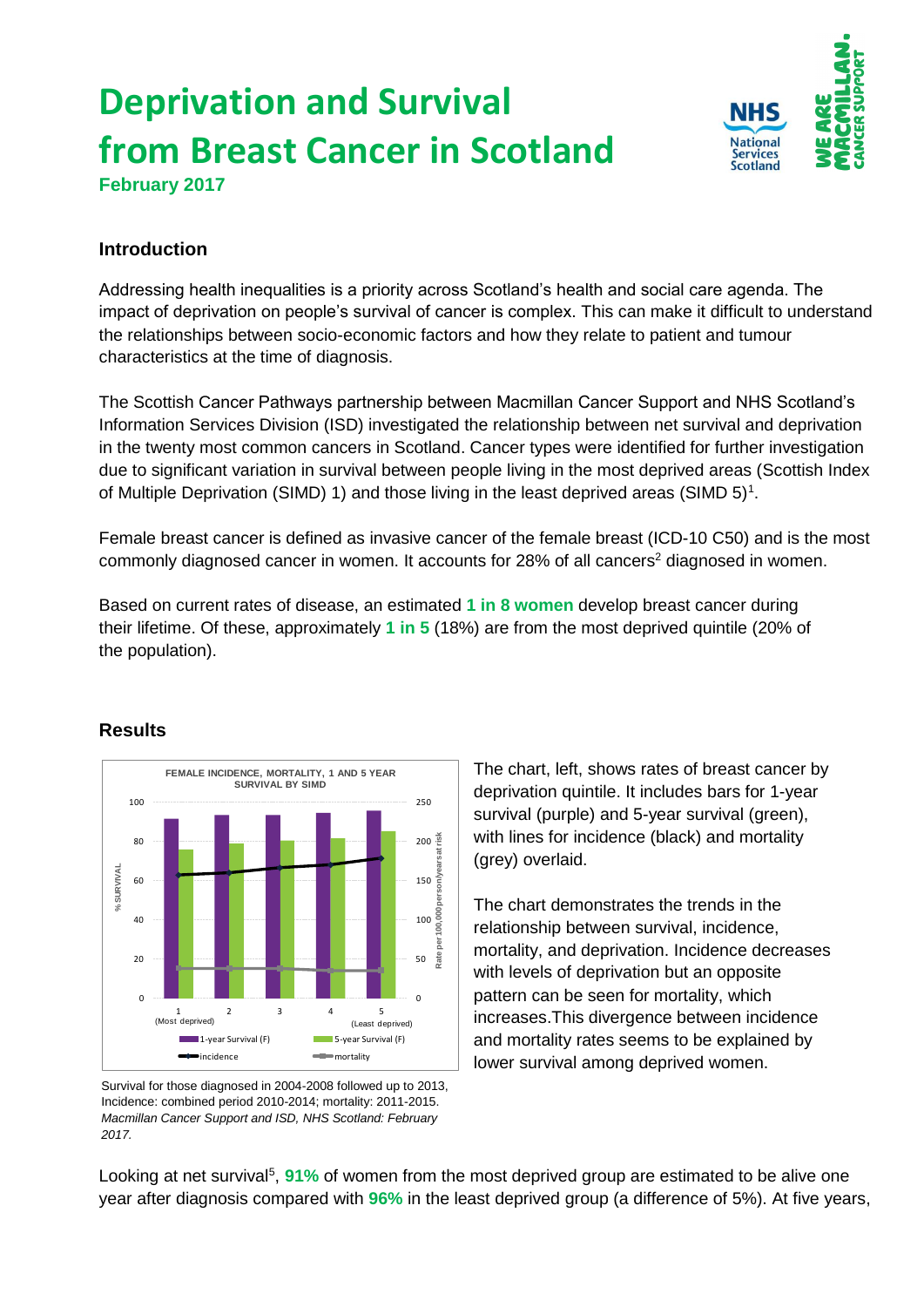this difference in net survival increases to 9% (**76% in the most deprived group vs 85% in the least deprived group**).

By fitting a baseline model<sup>6</sup>, we can say that the excess risk of death<sup>7</sup> from breast cancer in the most deprived group is **89%** higher than those in the least deprived group. The model indicates that, at best, the difference in excess mortality between the most and least deprived is 61%, and at worst, it could be as much as 116% (confidence interval (CI) is  $1.61 - 2.16<sup>8</sup>$ ).

To explore why the most deprived group had a higher rate of death from breast cancer, other factors such as patient characteristics, tumour and health service factors were added to this model<sup>9</sup>. The addition of these factors, including age, co-morbidities, oestrogen receptor status and whether part of a clinical trial, did little to explain the higher risk of death individually. When grade at diagnosis, whether screen-detected or not, stage and the tumour morphology are added to the model, the excess risk of death is greatly reduced.

When treatments (Surgery – Yes/No, Radiotherapy –Yes/No, Chemotherapy – Yes/No and Hormonal therapy – Yes/No) are added to the model to determine their impact on survival, surgery has the greatest effect of the treatments on reducing the excess risk of death between the most and least deprived (although both grade and stage have a larger impact).

The final model (adjusted model with treatment) in the chart below includes all the factors added during this analysis, and shows an excess risk of death of **1.27** (CI 1.11- 1.43), which is still statistically significant. This suggests that the excess risk of death from breast cancer is **27% higher in the most deprived** compared to the least deprived, and therefore the deprivation gap is not explained completely by the included factors.



*Macmillan Cancer Support and ISD, NHS Scotland: February 2017*

#### **Implications and next steps**

In the baseline model (with no explanatory factors added), those living in the most deprived areas were found to have a 89% higher risk of death from breast cancer than those in the least deprived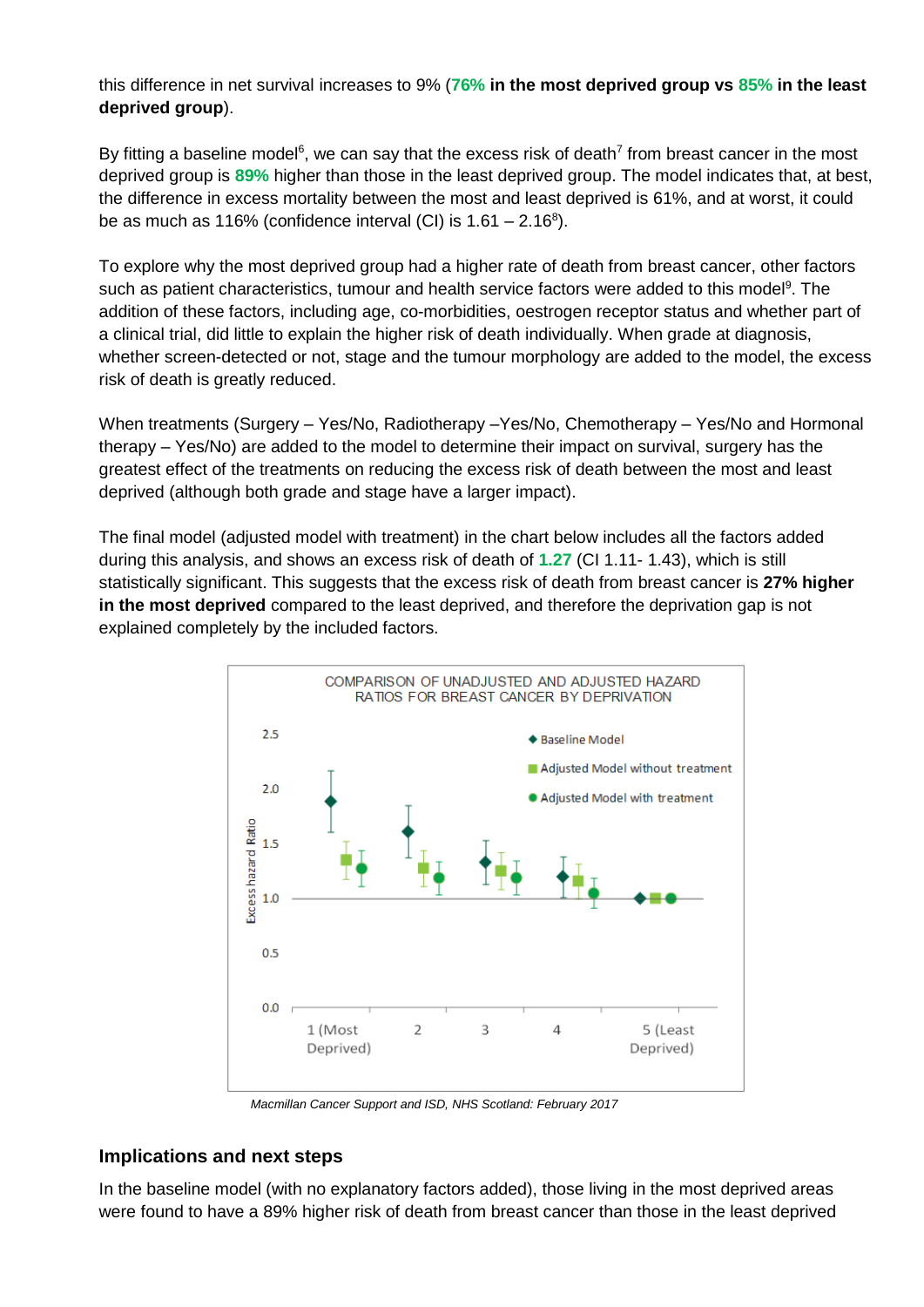areas. Tumour stage seemed to explain some of the deprivation-associated survival gap in breast cancer, and therefore this might be amenable to early diagnosis initiatives.

However, further analysis showed that even when all potential explanatory factors (see the Methods brief for further details) were added to the model, there remained some variation across the deprivation groups in survival from breast cancer. The remaining unexplained variation is likely to be due to deprivation-linked factors not accounted for in the model (such as smoking status), measurement error, and a range of other issues, such as differing expectations of health services and support. To further reduce health inequalities, we need to better understand the factors at play not included in this model and their impact on survival.

Further work across health and social care partners is warranted to:

- achieve earlier diagnosis, where possible
- investigate other factors, such as smoking, that may contribute to the gap in survival between the least and most deprived
- widen the reach and action on public health messages

Through partnership-working and engagement, evidence-based action can help to influence policies that reduce health inequalities and improve equity and access of services and support for people living with cancer.

#### **Notes**

<sup>1</sup> Scottish Index of Multiple Deprivation 2009.

2 In calculating all cancers in Scotland, non-melanoma skin cancer has been excluded.

<sup>3</sup> Linear test for trend (Poisson regression) for both incidence and mortality rates by deprivation – source ISD website (http://www.isdscotland.org/Health-Topics/Cancer/Cancer-Statistics/Breast/#cancer-of-thebreast).

4 Incidence and mortality rates presented are age-standardised.

<sup>5</sup>Considered as a person's survival from the cancer of interest (eg breast cancer) after adjustment for other causes of death. This is age-standardised to allow comparisons across different populations which may have differing population structures.

<sup>6</sup> A baseline model compares the excess risk of death by deprivation groups only with no other factors included. The adjusted model has the other factors added in (as detailed in the table) so the effects of these other factors can be compared relative to the baseline. For more details about the models, please consult the Methods and Technical Reports Ilinks to be included).

 $<sup>7</sup>$  Excess risk of death (excess mortality) is a way of measuring how many deaths are caused by a specific</sup> disease within a given population. It shows the number of extra deaths which occurred over and above the number that would be predicted in the absence of that disease.

<sup>8</sup> A Confidence Interval (CI) gives an indication of the amount of variability around the estimate. The wider the CI. the less robust the estimate. On the risk of death chart shown above, if the CI lines cross the horizontal line at 1.0 then this suggests that the result is not statistically significant in comparison with the least deprived group.

<sup>9</sup> For more details, please consult the Methods Brief and Full Technical Report.

To access the Techinal Report and other cancer site and Methods briefs, please follow this link: [http://www.macmillan.org.uk/about-us/what-we-do/evidence/research-funding/our](http://www.macmillan.org.uk/about-us/what-we-do/evidence/research-funding/our-partnerships/information-services-division-scotland.html#271894)[partnerships/information-services-division-scotland.html#271894](http://www.macmillan.org.uk/about-us/what-we-do/evidence/research-funding/our-partnerships/information-services-division-scotland.html#271894)